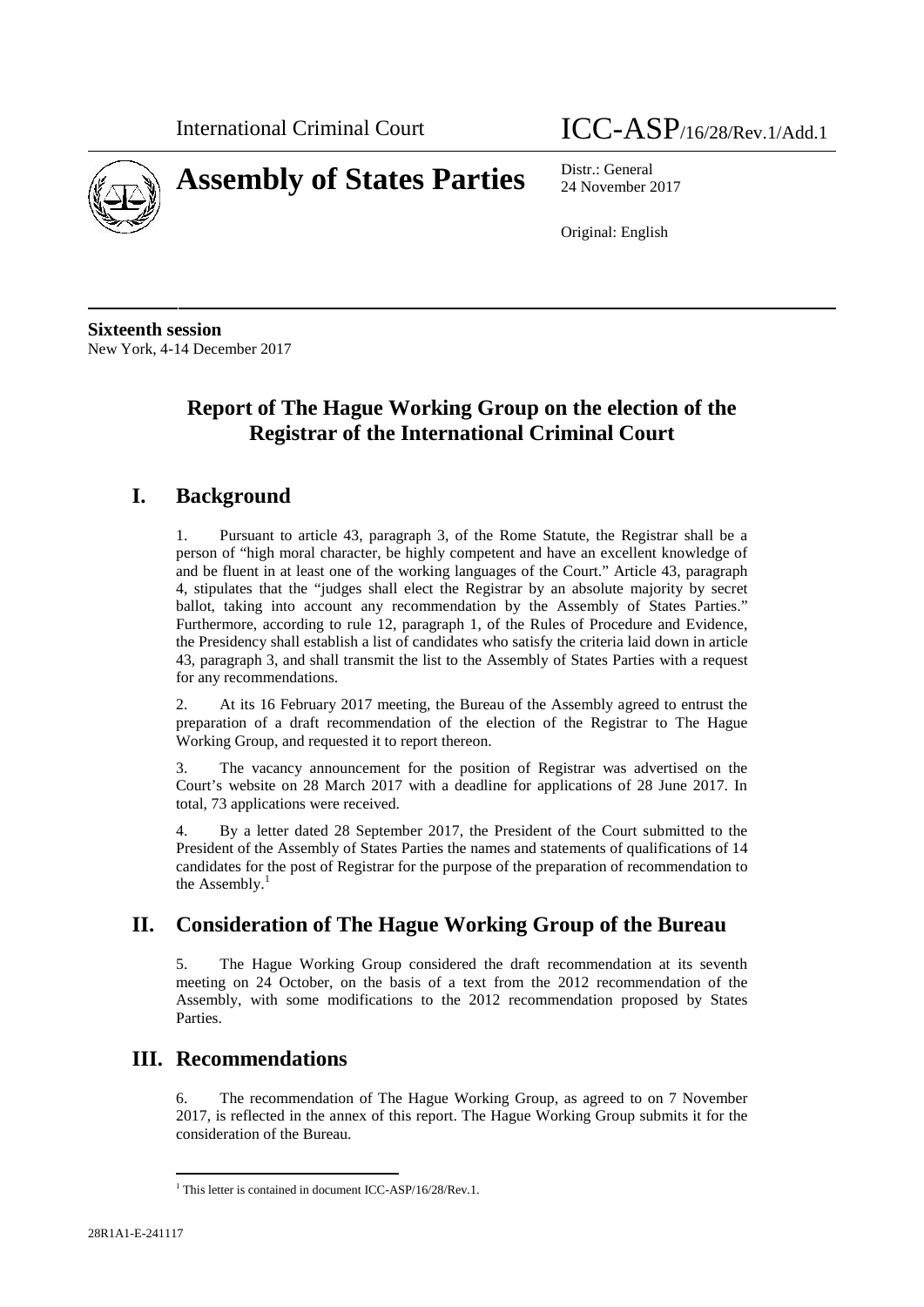#### **Annex**

# **Draft recommendation concerning the election of the Registrar of the International Criminal Court**

#### *The Assembly of States Parties,*

*Bearing in mind* article 43, paragraph 4, of the Rome Statute of the International Criminal Court,

*Having received* a list of candidates<sup>1</sup> from the Presidency in accordance with rule 12 of the Rules of Procedure and Evidence,

*Taking into account* the recommendations of the Bureau of the Assembly,

1. *Recommends* that the judges proceed to elect the Registrar on the basis of the list submitted by the Presidency in accordance with rule 12 of the Rules of Procedure and Evidence,

2*. Recommends also* that, in considering the list of candidates with a view to electing the Registrar, the judges take into account the following elements, which include criteria governing the employment of staff of the Court provided in the Rome Statute:

(a) The highest standards of efficiency, competency and integrity;<sup>2</sup>

(b) The criteria set forth in article 36, paragraph 8, on the election of judges, which apply *mutatis mutandis* to the employment of staff,<sup>3</sup> namely:

- (i) The representation of the principal legal systems of the world;
- (ii) Equitable geographical representation;
- (iii) A fair representation of female and male persons; and

(iv) The need for a candidate with legal expertise on specific issues, including, but not limited to, violence against women, will be considered an asset.

(c) Proven managerial skills, whether acquired within relevant international or national organizations, including leadership experience through having dealt effectively with complex and sensitive situations under pressure;

(d) Familiarity with both governmental and intergovernmental processes, and possession of requisite diplomatic skills;

(e) The candidate should be a national of a State Party and, in the case of a candidate with dual or multiple nationalities, application of the principle set out in resolution ICC-ASP/1/Res.10, as amended by resolution ICC-ASP/4/Res.4;

Essential qualifications of the candidate, including relevant experience, particularly regarding financial and budgetary competencies, as well as the sound and transparent management of public funds;

(g) The ability to liaise effectively and regularly with the Assembly, its subsidiary bodies, other organs of the Court and relevant stakeholders, especially facilitators and focal points of the Assembly's subsidiary bodies, including by conveying relevant information they request in an efficient, complete and timely manner, so as to ensure the efficiency in the conduct of work between the Court and States Parties;

The ability to co-operate well with others, as well as work within and have the ability to lead a team, including by having a strategic awareness which identifies issues, opportunities and risks, and conveys the strategic direction and objectives to all stakeholders;

 $1$  ICC-ASP/16/28/Rev.1

<sup>&</sup>lt;sup>2</sup> Rome Statute of the International Criminal Court, article 44, paragraph 2.<sup>3</sup> Ibid.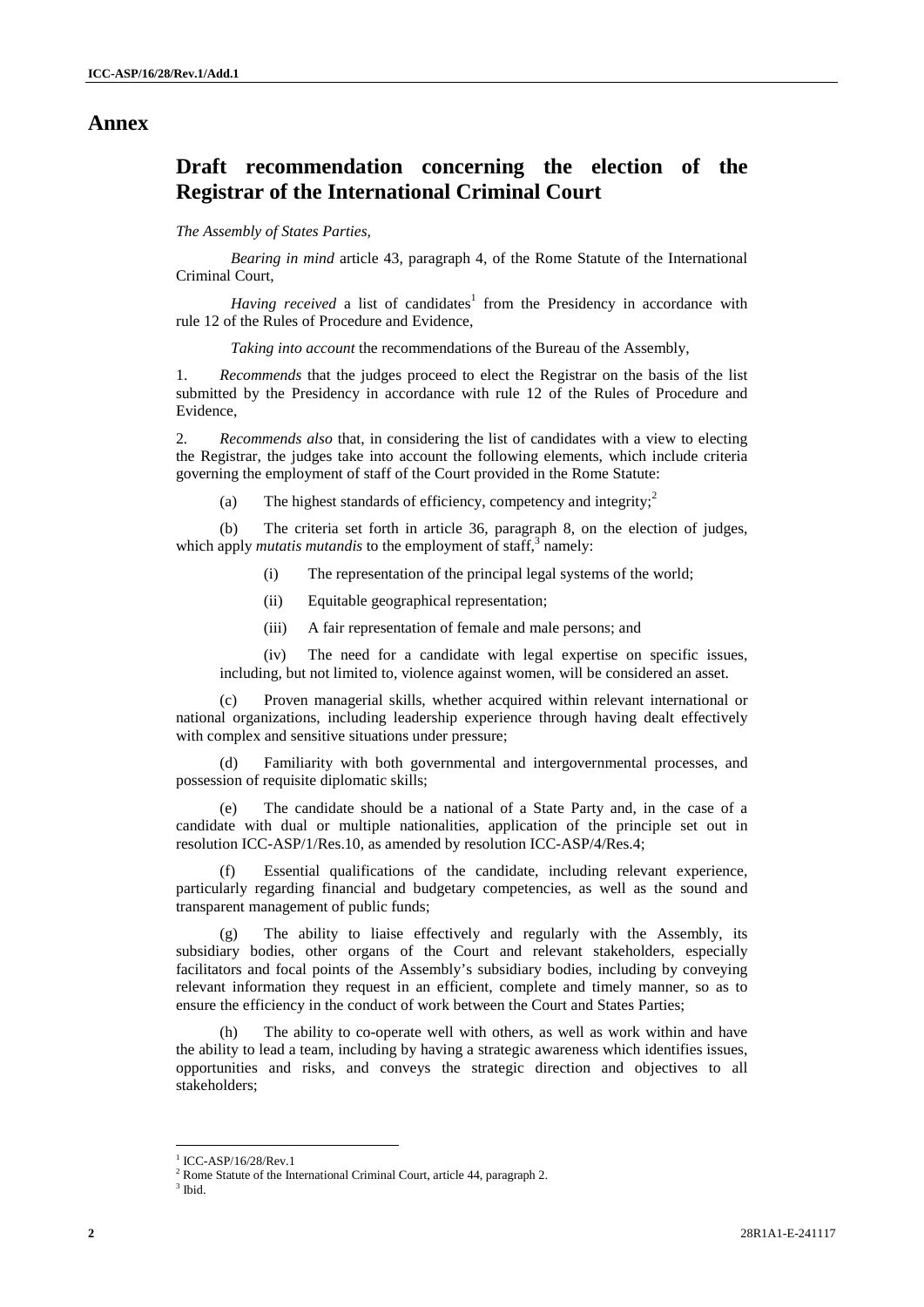(i) The ability to communicate effectively, via written and oral means. The candidate shall be fluent in at least one of the working languages of the Court. A working knowledge of the other language is considered an asset. Knowledge of another official language of the Court (Arabic, Chinese, Russian, Spanish) would be an added advantage and asset;

(j) The ability to negotiate effectively through the establishment of constructive interpersonal relationships in a multicultural setting; and

(k) The commitment to strengthen equitable geographic representation and a fair representation of female and male persons at all levels of the Court's staff, bearing in mind that equitable geographic and gender representation can be implemented by means of a rotation of the incumbents of the post of Registrar.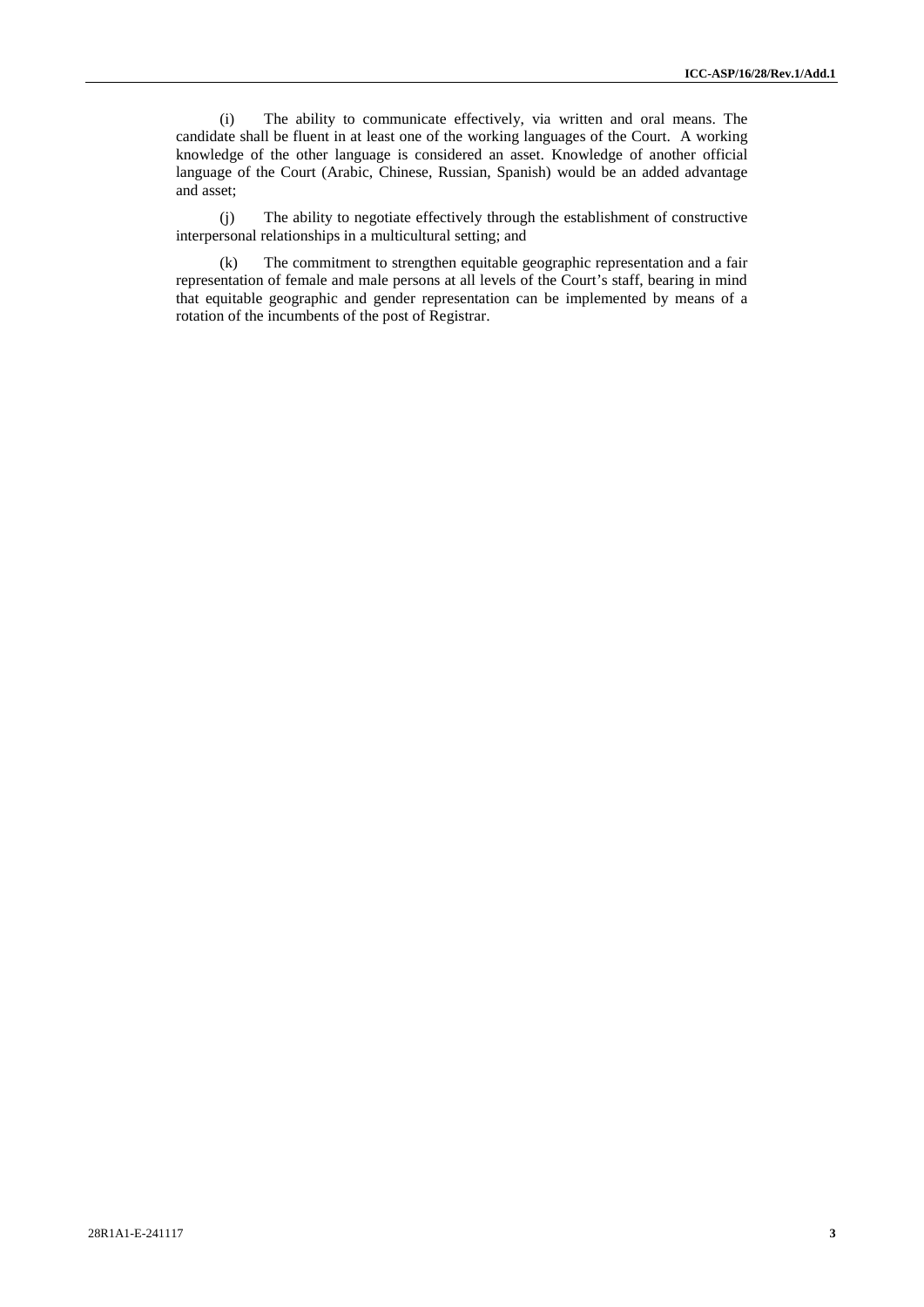## **Appendix**

### **Vacancy Announcement**

#### **Job Title: Registrar (ASG)**

| Vacancy announcement number: | 13121                                      |
|------------------------------|--------------------------------------------|
| Deadline for Applications:   | 28/06/2017                                 |
| Organisational Unit:         | Registry                                   |
| Duty Station:                | The Hague, the Netherlands                 |
| Type of Appointment:         | Fixed-term appointment                     |
| Post Number:                 | E-9466                                     |
| Minimum Net Annual Salary:   | € 56,987.00                                |
| <b>Contract Duration:</b>    | Five years, eligible for re-election once. |
| $\sim$                       |                                            |

#### **Special Notice**

Application Procedures are outlined in details at the end of this vacancy announcement. Applicants are kindly requested to comply with the procedures when submitting an application.

#### **THE ORGANISATION**

The International Criminal Court (ICC), governed by the Rome Statute, is the first permanent, treaty based, international criminal court established to help end impunity for the perpetrators of the most serious crimes of concern to the international community.

The ICC is an independent international organisation, and is not part of the United Nations system. Its seat is at The Hague in The Netherlands.

With a budget of over 140 million euro in 2017 and approximately 900 staff based in The Hague and at various field locations around the world, the ICC offers a challenging environment for senior executive level managers.

The ICC is seeking applications from qualified candidates for the position of Registrar.

#### **THE REGISTRAR**

The Registrar, head of the Registry, is the principal administrative officer of the Court. He THE REGISTRAR<br>THE REGISTRAR<br>The Registrar, head of the Registry, is the principal administrative officer of the Court. He<br>or she is responsible for the non- judicial aspects of the administration and servicing of the<br>ICC. judges of the Court, taking into account any recommendation of the Assembly of States Parties (Art. 43.4 of the Rome Statute). He or she shall serve a five year term, eligible for The Registrar, head of the Registry, is the principal administrative officer of the Court. He or she is responsible for the non- judical aspects of the administration and servicing of the ICC. The Registrar, who shall serv 2018.

#### **DUTIES AND RESPONSIBILITIES**

In accordance with the Rome Statute, the Registrar exercises his or her functions under the authority of the President of the Court (Art. 43.2 of the Rome Statute). A substantial component of the work of the incoming Registrar will be related to the efficient management of the Court, including the review of its existing policies and procedures and the implementation of improved working processes.

To be successful in the role, the Registrar will require significant senior leadership experience and a demonstrated ability to deliver results in a diverse range of areas that include the following: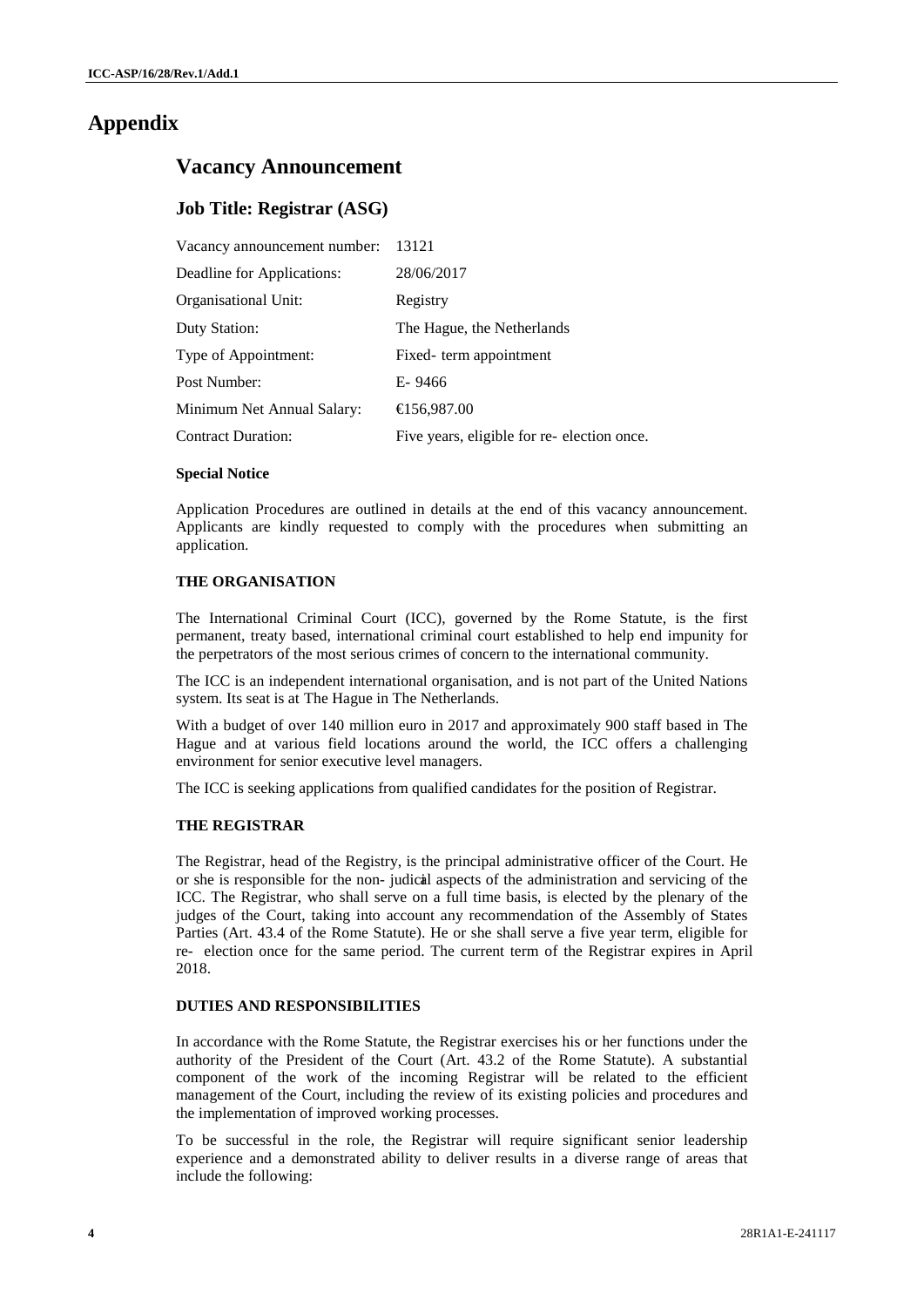#### **Administration**

Maximising the Court's ability to effectively manage its human resources by establishing a framework for measuring and improving staff engagement and leadership practices.

Ensuring that the Financial Regulations and Rules of the Court are administered in a coherent manner.

Developing and maintaining efficient and transparent budget planning and budget tracking processes that support efficient and effective implementation of the Court's mandate.

Managing all administrative areas, such as procurement, facilities management, and logistics.

Being responsible for the security and safety of the Court.

Consulting and coordinating with the Office of the Prosecutor (OTP) on matters of mutual concern.

#### **Court Services**

Overseeing design, efficient delivery and quality of services in areas that include the management of judicial records; ensuring the smooth and efficient operation of court proceedings; and providing language services.

Discharging the statutory duties in relation to the defence, including assisting arrested and accused persons in obtaining legal advice and the assistance of legal counsel; providing support, assistance and information to defence counsel liaising and cooperating with the ICC Bar Association, as well as national and international defence and bar associations as appropriate; and establishing and maintaining a system for the assignment of legal assistance and legal aid.

Being responsible for the management of the detention centre, including security and order.

Discharging statutory duties in relation to victims participation and reparation.

Being responsible for information management services.

#### **External Operations**

Managing the field offices and promoting understanding of the mandate and competences of the Court through public information and outreach.

Seeking and ensuring judicial cooperation for the enforcement of judicial decisions (such as warrants of arrest, summonses to appear, requests for freezing of assets or other forms of cooperation) and serving as the channel of communication of the Court.

Providing services to victims and witnesses in accordance with the statutory texts, including ensuring their protection and security, assisting them in obtaining legal advice, organizing their legal representation and facilitating their participation in the proceedings.

#### **Reporting to and liaising with the Assembly of States Parties, its subsidiary bodies and other relevant stakeholders, in particular the host State**

Maintaining and developing structured and effective dialogue between States Parties and the Court by informing the Assembly of States Parties and its committees on the performance of the Court while preserving its judicial independence. This includes open and transparent reporting in the areas of human, financial and physical resources management, field operations, the Court's budget and security and safety, as well as discussing with the host State all relevant organisational and administrative matters of common concern.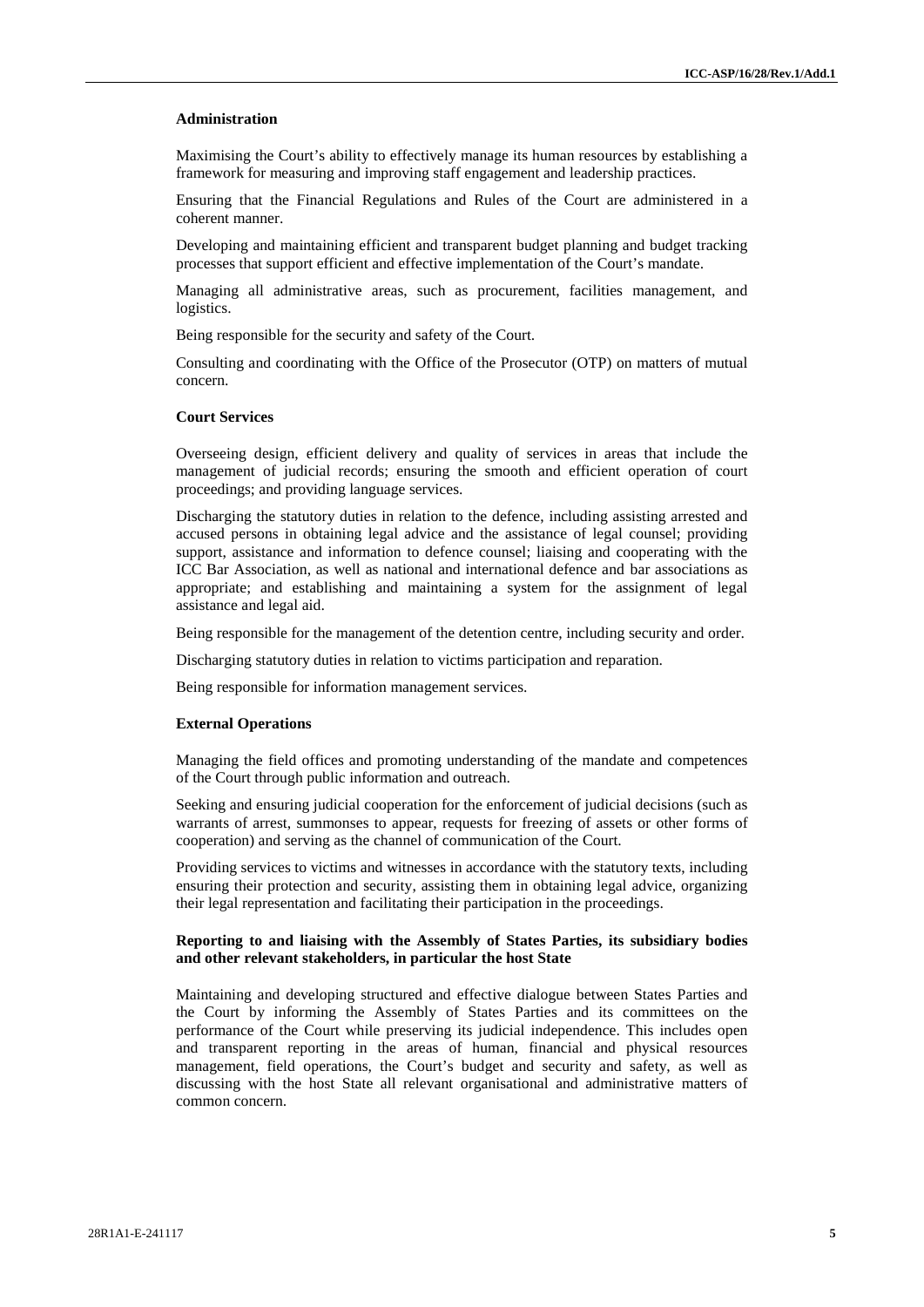#### **ESSENTIAL QUALIFICATIONS**

The successful candidate will have to demonstrate that he or she possesses the following competencies and skills to the highest standard:

**Professionalism** – knowledge and experience in management and business administration, including competence in and adherence to the relevant standards of conduct and experience in identification and implementation of best practices; strong conceptual and analytical skills, with the ability to identify problems and propose solutions; conscientious efficiency in honouring commitments, meeting deadlines and achieving results.

**Financial competencies** – established financial and budgetary competencies (as demonstrated by previous experience in efficient management of public funds), in light of the fact that the funds of the Court are provided by States Parties. in honouring commitments, meeting deadlines and achieving results.<br> **Financial competencies** – established financial and budgetary competencies (as<br>
demonstrated by previous experience in efficient management of public fun

generate and communicate broad and compelling organisational and strategic direction and objectives to all stakeholders; ability to identify challenges (in particular, those arising from and related to the specific nature of the Court) and respond effectively thereto demonstrable ability to provide strategic direction.

**Leadership** – proven and demonstrable track record of excellent management and technical leadership skills; ability to deal effectively with sensitive and contentious matters under pressure; proven ability to develop clear goals that are consistent with the agreed strategies and to establish good relationships and build team spirit with staff of the Court and a broad range of people.

**Planning and Organizing** – excellence in successful planning with strong managerial skills; proven ability to plan and establish priorities and to ensure effective work structure to maximize efficiency and effectiveness and to achieve goals.

**Judgement/decision making** – mature judgement and initiative, imagination and resourcefulness, energy and tact; proven ability to identify key issues in complex situations and to take adequate decisions being aware of the impact on others and on the Court. to maximize efficiency and effectiveness and to achieve goals.<br> **Communication**  $\blacksquare$  and  $\blacksquare$  and  $\blacksquare$  and  $\blacksquare$  and  $\blacksquare$  and  $\blacksquare$  and  $\blacksquare$  and  $\blacksquare$  and  $\blacksquare$  and  $\blacksquare$  and  $\blacksquare$  and  $\blacksquare$  and  $\blacksquare$  and

multi- cultural, multi- ethnicenvironment with sensitivity and respect for diversity.<br> **Communication** - excellent oral and written communication and negotiation skill<br>
proven ability to establish and maintain effective in

**Information Technology** – an understanding of the challenges and opportunities of a coherent Information management strategy combined with an appreciation of the technologies involved.

#### **EDUCATION**

Advanced university degree (Master's degree or equivalent) in law, economic sciences, public or business administration or related areas. A first- level university degree in combination with qualifying experience may be accepted in lieu of the advanced university degree.

#### **EXPERIENCE**

At least 15 years of documented progressively responsible managerial experience, whether at a national or international, private or public level, preferably but not necessarily, in judicial institutions and bodies. A proven track record of efficient management of public funds, whether at the national or international level, would be desirable.

#### **LANGUAGES**

The candidate shall have an excellent knowledge of and be fluent in at least English or French, the two working languages of the ICC. A working knowledge of the other language is considered an asset. Knowledge of another official language of the Court (Arabic, Chinese, Russian, Spanish) would be considered an added advantage and asset.